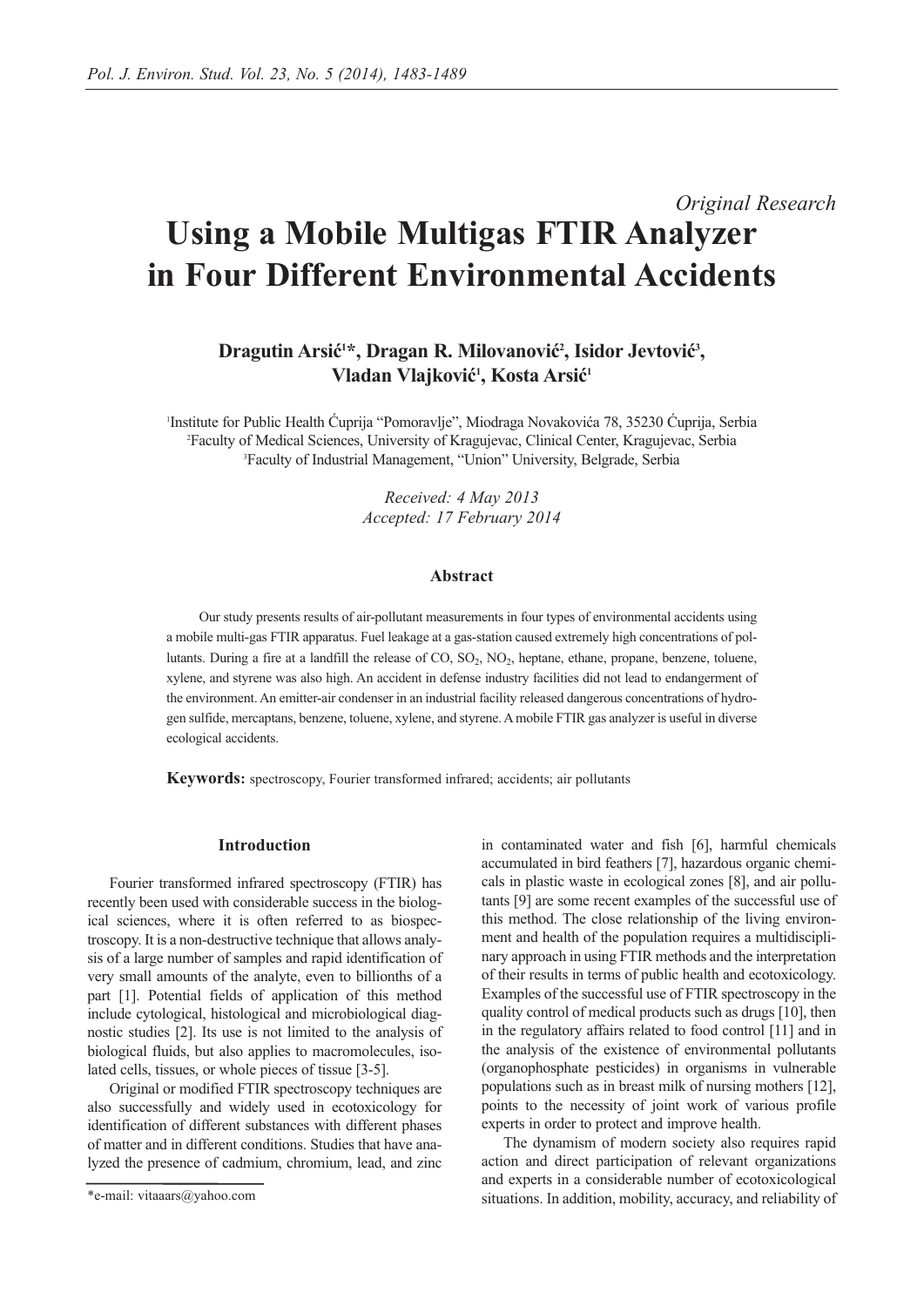the analytical method itself and control of the whole process of surveillance are of particular importance. Modern equipment commonly based on FTIR spectroscopy has all the features that correspond to such requirements. They control the air quality in both urban and working environments, as shown in the study of the analysis of gases, acetylene, carbon monoxide, hydrogen cyanide, and ethane [13], and the analysis of multiple volatile organic compounds (VOC; toluene, xylene, styrene, methanol, acetone, 2-butanone) around a color factory [14]. Mobile FTIR systems have been successfully tested since the 1990s [15] and the recent results of the study where the content of oxygen and carbon dioxide in the cargoes of the goods on the transport ships in the sea ports was monitored [16], thus confirm their utility.

Despite the fact that the systems based on FTIR spectrometry, used separately or combined with other analytical techniques, are a potentially useful tool in the management of accidental ecotoxicological situations, in real time, available bibliography gives a few studies on the experiences of real examples. Most of the published studies with similar topics discussed simulated or potential accidental situations [17, 18], or the after-effects of already existing ecotoxicological incidents in terms of biological damage or forensic requests [19, 20]. Environmental emergencies are the source of inorganic and organic chemicals of paramount toxicological significance for nearby organisms. The combustion of natural (wood, fossil fuels) and synthetic materials (plastic, hazardous chemicals) during the fires, for example, releases dangerous asphyxiants (carbon monoxide, carbon dioxide, hydrogen cyanide), compounds with strong irritant effects on mucosal surfaces (halogen acids, oxides of nitrogen, ammonia, acrolein), and molecules with complex toxicological effects (polycyclic aromatic hydrocarbons, dioxins). Therefore, the aim of this paper is to discuss the potential benefits and difficulties in using the mobile multi-gas FTIR analyzer in four emergencies (environmental accidents) in different circumstances that have occurred in the Republic of Serbia in the recent past.

#### **Experimental Procedures**

The study covers analyzed data from the archives of the Ćuprija Pomoravlje Institute of Public Health obtained from the testing and the measurements of immission and emission of pollutants. The four environmental accidents, which occurred in 2010 and 2011 in a variety of circumstances, are analyzed in this study Three of them involved measurement of immission of pollutants (malfunction in an industrial facility for public use, fire and explosion) and another one concerning harmful emissions due to a malfunction in the production line of an industrial plant. The overall study structure, data collection of data, and result presentation were based on similar previously published research relating to the detection of the analytes, FTIRbased equipment, and chemical accidental situations [13, 14, 16, 19].

The Ćuprija Pomoravlje Institute of Public Health is the national institution that is authorized to conduct the necessary tests in environmental accidents that can occur in all media (air, water, soil). For the purposes of engaging in accident situations the institution has equipped a mobile ecotoxicological laboratory, hired specially trained personnel, and provided a special vehicle (equipped with an independent electrical supply) in order to transport the neces-

sary equipment and to apply all necessary measurement

procedures. Tests for the presence of chemical pollutants in the air are carried out outside, using a Protea ProtIR 204M apparatus. This device is a multi gas analyzer used for the analysis of gases in immissions, emissions, and working environments. The device works using infrared (IR) technology, and Fourier transformation (FT) is required to turn the raw data into the current spectrum. General features of the ProtIR 204M analyzer are described in detail in the product manual. The analyzer has MCERTS accreditation certificate, used by laboratories accredited according to ISO17025 standard and is recognized by the Accreditation Board of Great Britain UKAS. It is designed for both mobile and continuous measurements and its unit incorporates a zirconia oxygen sensor, providing a parallel determination of oxygen with other gases. Both characteristics of the apparatus are very important in accident situations, especially fires.

The Protea 204M ProtIR-type unit has extremely high sensitivity due to very low detection limits. An example of its detection limits for most commonly used substances – gases – is as follows: H<sub>2</sub>O (<0.4%), CO<sub>2</sub> (<0.2%), NO (4.20 ppm),  $NO_2$  (0.82 ppm),  $SO_2$  (0.99 ppm),  $CO$  (1.70) ppm), HCl (0.43 ppm), NH<sub>3</sub> (0.56 ppm), HF (0.40 ppm), N<sub>2</sub>O (<0.5 ppm), CH<sub>4</sub> (<0.5 ppm), C<sub>3</sub>H<sub>8</sub> (<0.5 ppm), formaldehyde (<0.5 ppm), HCN (<0.5 ppm), and  $O_2$  (<0.2 ppm). For measurement of the analytes EPA Method 320 was used and their concentrations are expressed in mg/m<sup>3</sup>. The following substances were measured: acetone  $(C_3H_6O)$ , acrolein  $(C_3H_4O)$ , ammonia (NH<sub>3</sub>), nitrogen dioxide (NO<sub>2</sub>), nitric oxide (NO), nitrogen oxides (NO<sub>x</sub>), benzene  $(C_6H_6)$ , n-butanol  $(C_4H_{10}O)$ , cyclohexane  $(C_6H_{12})$ , dichloromethane  $(CH_2Cl_2)$ , diisopropyl ether  $(C_6H_{14})$ , ethane  $(C_2H_6)$ , ethanol  $(C_2H_6O)$ , phenol  $(C_6H_6)$ , inorganic fluorine compounds (such as HF), hexane  $(C_6H_{14})$ , heptane  $(C_7H_{16})$ , inorganic compounds chlorine (such as HCl), chloroform (CHCl<sub>3</sub>), xylene  $(C_8H_{10};$ including a separate one for the analysis of m-xylene, oxylene and p-xylene), methane  $(CH_4)$ , methanethiol (methyl mercaptan) (CH<sub>4</sub>S), methanol (CH<sub>4</sub>O), 1propanol ( $C_3H_8O$ ), propane ( $C_3H_8$ ), styrene ( $C_8H_8$ ), sulfur dioxide (SO<sub>2</sub>), toluene (C<sub>7</sub>H<sub>8</sub>), 2,4-toluene diisocyanate  $(C_9H_6N_2O_2)$ , carbon monoxide (CO), and hydrogen sulfide (H<sub>2</sub>S). The results of measurements are analyzed descriptively, presented in the tables in detail [21], and discussed taking into account official emission limit values (ELVs) for a detected chemical [22, 23].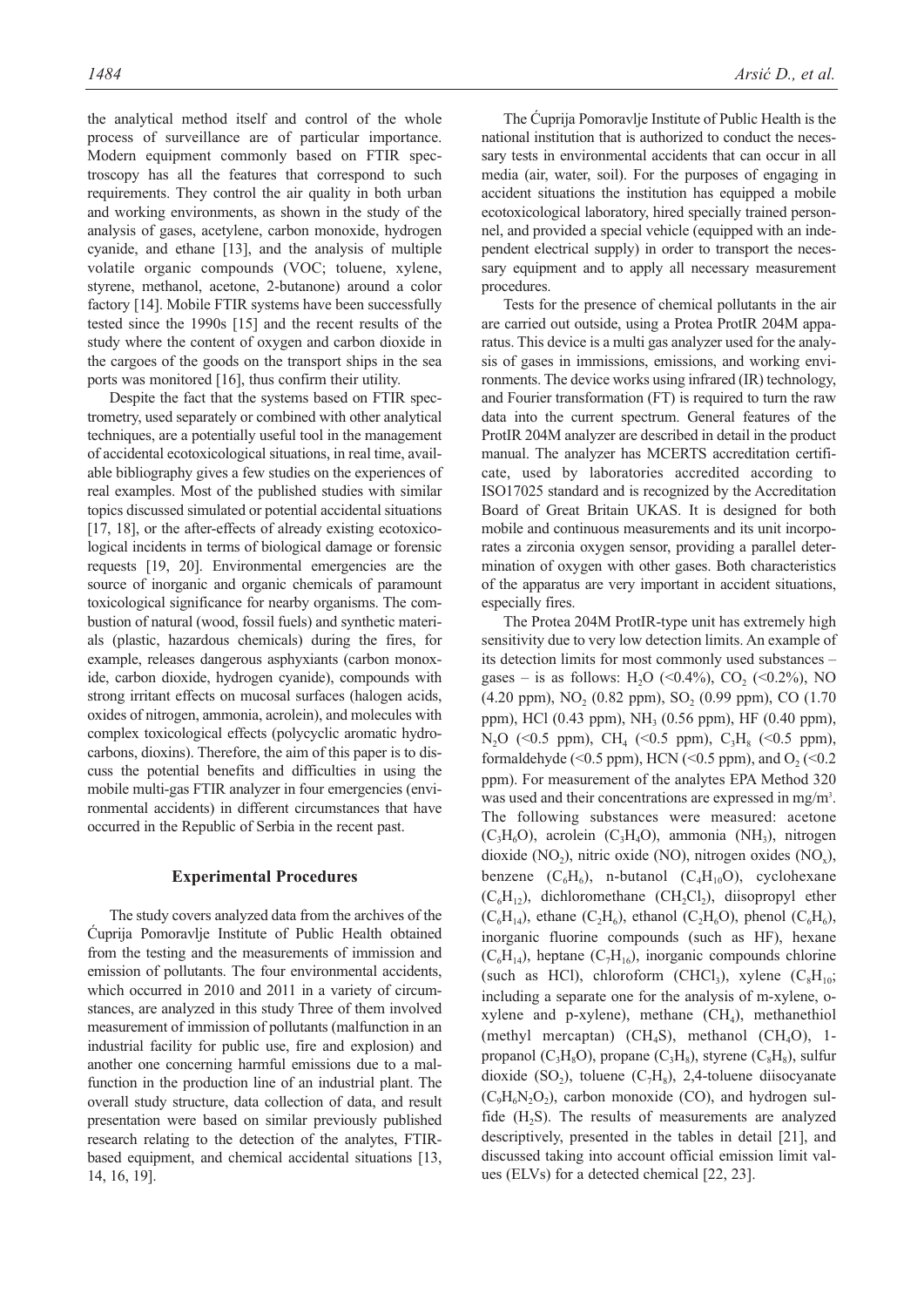## **Results**

The study covers four environmental accidents that occurred in 2010 and 2011 in several circumstances, of which three involved measurement of immission of pollutants (the malfunction in an industrial facility for public use, a fire, and an explosion) and one concerning harmful emissions due to a malfunction in the production line of an industrial plant.

## Leakage of Gases and Vapors in and around a Gas Station

Analysis of this environmental accident is described as an example of the malfunction of the facility that is intended for general, public use. Therefore, the damage that occurred can have immediate effects on the health of employees and the general population that resides or lives nearby. Measurement of emissions of pollutants that come from pouring fuel lines on an OMV gas station, Gornji Milanovac, "Obilazni put bb" Street, was performed in the period from 11:00 to 14:30 hours on 17 May, 2011, in continuous mode. The measuring points are placed next to a nearby manhole (drainage, sewage, ventilation). This gas station has all kinds of motor fuel and liquefied petroleum gas that is believed to have been the main cause of the odor that was spreading in the area around the station. Measurement and leak detection of organic vapors at selected measuring points included continuous sampling during the three-hour period, noting that the outdoor temperature and the weather conditions were poor, with low outside temperatures (6-9ºC) and rain. The measurement results of immission of pollutants are calculated on the dry gas, and calibration temperature of the device is set to 120/180ºC. Content of the immission substances is shown in Table 1.

## Fire at a Landfill

In the fire, the recycling copper from waste cables that was manufactured in the local Cable Industry was burning. Prevailing waste material included plastic liners, which are insulated copper conductors. The landfill was open, with plenty of waste, about 15 tons, with a multi-layer structure, occasional thickness up to 3 m. Measurement of air quality during and after the fire was conducted at several locations from 16:30 on 11 April to 06:00 on 12 April, 2011. Although the landfill site itself is outside populated areas, because of the scale of immission of harmful chemicals it also included the urban part of the city. Thus, the measurements were made on three occasions per 15 minutes, at the following locations:

- a) Pomoravka, Jagodina 10 to 150 m from the place of fire on 11 April, 2011 (from 16:30 to 18:30) (location 1)
- b) Kneza Miloša St. 600 to 800 m from the place of fire on 11 April, 2011 (from 18:30 to midnight) (location 2)
- c) Kralja Petra St. 600 to 800 m from the fire on 11 April, 2011 (from 18:30 to midnight) (location 3),
- d) Žarka Smiljkovića St. control point on 12 April, 2011 (midnight to 06:00) (location 4).

Table 1. Measurement results of air quality during gas and vapor leaks in and around the OMV gas station, Gornji Milanovac.

| Analyte                  | Value <sup>1</sup> | (Minimum-Maximum) <sup>2</sup> |
|--------------------------|--------------------|--------------------------------|
| 2,4-toluene diisocyanate | 9                  | $(0-15)$                       |
| Acetone                  | 530*               | $(5-1330)$                     |
| Acrolein                 | $160*$             | $(10-370)$                     |
| Benzene                  | 4240*              | $(10-9,600)$                   |
| Chloroform               | 450*               | $(20-800)$                     |
| Cyclohexane              | 275                | $(15-740)$                     |
| Diisopropyl ether        | 24                 | $(10-89)$                      |
| Ethanol                  | 6,800*             | $(70-13,500)$                  |
| Heptane                  | 540*               | $(60-12,000)$                  |
| Hydrogen sulfide         | 690*               | $(25-1,200)$                   |
| l-Propanol               | 580*               | $(30-1, 800)$                  |
| Methanethiol             | 8,670*             | $(150-25,000)$                 |
| Methane                  | 480*               | $(90-1, 590)$                  |
| m-Xylene                 | 3,500*             | $(100-6,300)$                  |
| n-Butanol                | 720*               | $(25-1,580)$                   |
| o-Xylene                 | 1,400*             | $(10-2,700)$                   |
| Phenol                   | $240*$             | $(10-560)$                     |
| Propane                  | 400*               | $(50-2,350)$                   |
| p-Xylene                 | 2.3                | $(1.9-2.6)$                    |
| Styrene                  | 280*               | $(40-1,090)$                   |
| Toluene                  | 3,680*             | $(20-7,350)$                   |

<sup>1</sup>the most frequent measured concentration  $(mg/m<sup>3</sup>)$ <sup>2</sup>the minimal and the maximal concentration  $(mg/m<sup>3</sup>)$ \*exceed emission limit values (ELV)

During a fire at landfill "Pomoravka" in Jagodina when the equipment was switched on to products of combustion, "Combustion mode" such as  $CO$  (carbon monoxide),  $SO<sub>2</sub>$ , NO2, beside the high values of these gases measured in addition the high quantity of easy-volatile organic compounds (VOC), heptane, ethane, propane, and other such groups and especially toxic chemicals: benzene, toluene, xylene, and styrene also were measured (Table 2).

## The Defense Industry Explosion

The accident in this factory of the defense industry took place within an enclosed industrial plant and, due to the nature of its activity, the mobile toxicological team was not allowed access inside the facility. The explosion could have a direct effect on the employees, and the vulnerability of the general population depended on the type of affected products (chemicals), extent of damage, and the meteorological conditions influencing the spread of harmful gases. Given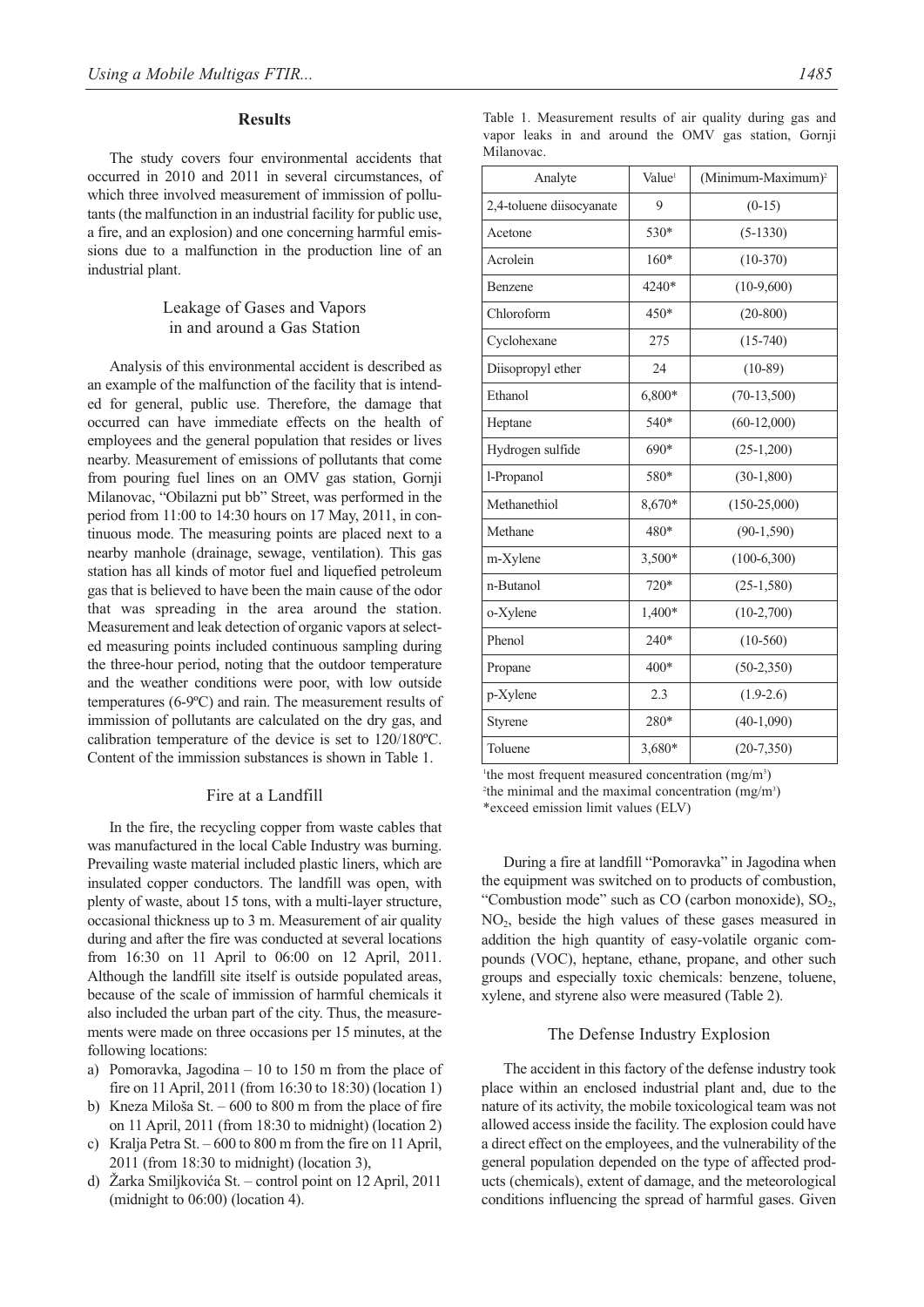| Analyte          | Location 1     |                |                | Location 2     |                |                | Location 3     |                |                | Location 4     |                |                |
|------------------|----------------|----------------|----------------|----------------|----------------|----------------|----------------|----------------|----------------|----------------|----------------|----------------|
|                  | 1              | $\overline{2}$ | $\overline{3}$ | $\mathbf{1}$   | $\overline{2}$ | 3              | 1              | $\overline{2}$ | 3              | 1              | $\overline{2}$ | $\overline{3}$ |
| Carbon monoxide  | 59             | 564*           | $1,665*$       | $\overline{4}$ | 6              | 8              | 4              | $\overline{4}$ | 6              | $\mathbf{1}$   | $\overline{2}$ | $\mathbf{1}$   |
| Sulfur dioxide   | 54             | 468            | 1,288*         | 6              | 9              | 12             | 6              | 7              | 8              | $\mathbf{0}$   | $\theta$       | $\mathbf{0}$   |
| Nitrogen dioxide | 52             | 264            | 896*           | $\overline{4}$ | $\overline{4}$ | 5              | 3              | 3              | $\overline{4}$ | $\mathbf{1}$   | $\theta$       | $\overline{0}$ |
| Heptane          | 12             | 56             | 90             | 14             | 18             | 20             | 10             | 14             | 17             | 2              | $\mathbf{0}$   | $\mathbf{0}$   |
| Ethane           | $\overline{2}$ | 48             | 82             | 8              | 19             | 12             | 8              | 12             | 12             | $\overline{2}$ | $\overline{2}$ | $\overline{2}$ |
| Propane          | 9              | 34             | 55             | 6              | 12             | 15             | 6              | 11             | 12             | $\mathbf{1}$   | 3              | $\overline{3}$ |
| Xylene           | 12             | 28             | 32             | $\overline{2}$ | $\overline{4}$ | 6              | 3              | $\overline{4}$ | $\overline{4}$ | $\mathbf{0}$   | $\theta$       | $\mathbf{0}$   |
| Toluene          | 16             | 24             | 34             | 9              | 10             | 12             | 5              | 8              | 6              | $\theta$       | $\theta$       | $\mathbf{0}$   |
| Benzene          | $12*$          | $26*$          | $30*$          | $6*$           | $6*$           | $9*$           | 3              | 5              | $\overline{4}$ | $\theta$       | $\theta$       | $\theta$       |
| Acetone          | 3              | $\overline{4}$ | 6              | $\mathbf{0}$   | $\overline{0}$ | $\overline{0}$ | $\mathbf{0}$   | $\mathbf{0}$   | $\overline{0}$ | $\mathbf{0}$   | $\mathbf{0}$   | $\mathbf{0}$   |
| Methanethiol     | $\overline{2}$ | $\overline{4}$ | 6              | $\mathbf{0}$   | $\overline{0}$ | $\overline{0}$ | $\mathbf{0}$   | $\mathbf{0}$   | $\mathbf{0}$   | $\mathbf{0}$   | $\theta$       | $\mathbf{0}$   |
| <b>Styrene</b>   | 12             | 15             | 17             | 3              | 6              | 8              | $\overline{2}$ | 5              | 10             | $\mathbf{0}$   | $\mathbf{0}$   | $\mathbf{0}$   |

Table 2. The measurement results of imissions of pollutants in the Pomoravka Jagodina landfill fire.

Concentrations are in  $mg/m^3$ ; \*exceed emission limit values

the circumstances, the measurements of immissions of pollutants during and after the explosions at the plant were conducted on 27 December, 2010 about 50 m from the entrance (main gate) in from 08:30 to 10:30. Measurement results were converted to dry gas – calibration temperature of the device was set to 120/180ºC. Content of moisture (H<sub>2</sub>O) and oxygen  $(O_2)$  is expressed as a percentage  $(\%)$ , and the concentration of other substances in mg/m<sup>3</sup>. Similarly to the previous, a significant number of polluting chemicals was found in the air, but their concentrations were mostly within acceptable values (Table 3).

## Emission of Pollutants at a Plant

This case is an example of an ecological accident in the working environment that may have a direct effect on the health of employees and, indirectly, delayed impact on the health of the general population because of the spread of mass emissions from factory chimneys. Due to a failure in the plant, the object of measurement was emission of pollutants from the factory itself and are eliminated through the condenser. From the destructor during the technological process the secondary vapors are separated, containing malodorous gases. Secondary vapors leak through the system of canals, pipes, and cyclones, using a fan drain to the air condenser where smelly gases are being condensed, i.e. translated into waste water. No condensing gases are then dissolved in cold water and drain by sewage. Gases that are not condensed in the air condenser and that are not dissolved in cold water are emitted into the air. The air condenser that is used in the factory is a HAARSLAV A/S No. 195-500, which is designed for vapor condensation, i.e. its purpose is to remove unpleasant odors arising from the operation of the plant, which for the process of production

uses animal confiscates as a resource. Measurement results were converted to dry gas and the calibration temperature of the device was set at 120ºC. Measuring point was at the condenser emitter and the date of measurement was 12<sup>th</sup> of November, 2010. Gas temperature (ºC) and the oxygen ratio  $(O_2)$  are presented as a percentage  $(\%)$ , whereas the concentrations of other substances are expressed in mg/m3 . In the products of emission a large number of chemicalscontaminants were found (Table 4), some of them, for example methane, could cause a fire or explosion.

## **Discussion of Results**

Chemical accidents constitute important threats for today's communities around the globe. They emerge from a variety of circumstances including industrial and professional exposure. Among the many environmental and societal issues of such disasters, the health-related consequences make a great challenge for medical professionals [24]. Consequently, the stakeholders on both the national and the regional levels raise current awareness in order to increase societal capacity for successful responses to chemical emergencies [25]. On the other hand, there are a few studies in the literature that suggest the use of FTIR technology in emergency-accident ecological situations. This is opposite to many studies reporting the use of this technology in the field for measuring the concentration of trace gases, and intervals covering the scales and the distances from those commonly used by biologists (microenvironment) to those operated by climatologists (continental) [26, 27].

In our study we, probably for the first time in the common, peer-reviewed literature, presented successful use of FTIR-based equipment in four environmental accidents of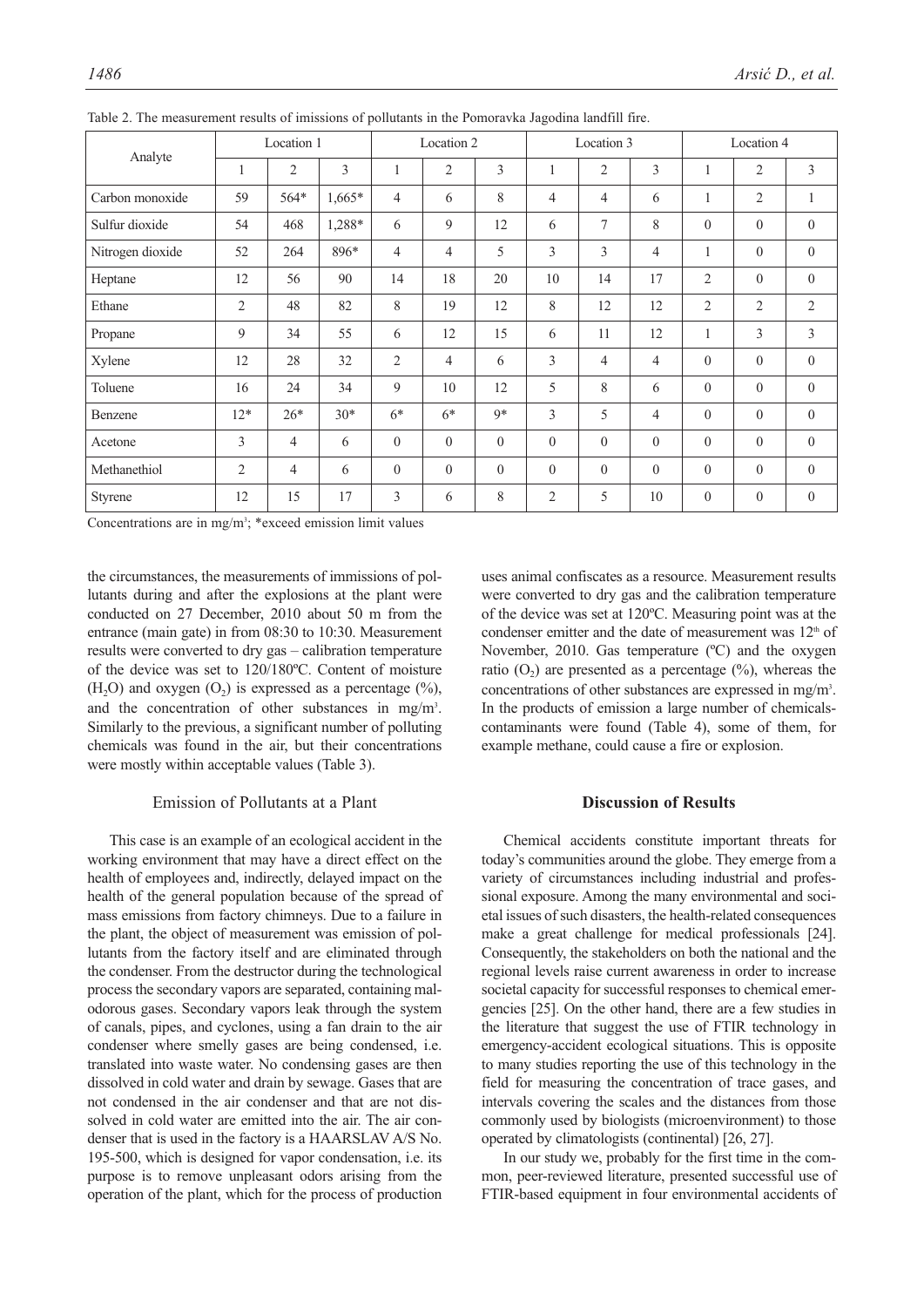|                           | Measurement |         |         |  |  |  |
|---------------------------|-------------|---------|---------|--|--|--|
| Analyte                   | 1           | 2       | 3       |  |  |  |
| Moisture                  | 0.6         | 0.5     | 0.7     |  |  |  |
| Oxygen                    | 20.8        | 20.8    | 20.8    |  |  |  |
| Carbon monoxide           | 1.5         | 1.6     | 1.5     |  |  |  |
| Sulfur dioxide            | 0.0         | 0.0     | 0.0     |  |  |  |
| Nitrogen dioxide          | 0.0         | 0.0     | 0.0     |  |  |  |
| Nitrogen monoxide         | 2.4         | 2.6     | 2.4     |  |  |  |
| Nitrogen suboxide         | 0.0         | 0.0     | 0.0     |  |  |  |
| Nitrogen oxides $(NO_x)$  | 3.2         | 4.3     | 3.4     |  |  |  |
| Inorganic fluoride        | 0.0         | 0.0     | 0.0     |  |  |  |
| Inorganic chlorine        | 4.7         | 4.2     | 3.7     |  |  |  |
| Ammonia                   | 0.0         | 0.0     | 0.0     |  |  |  |
| Methane                   | $2.6*$      | $2.3*$  | 1.9*    |  |  |  |
| Ethane                    | 4.2         | 5.4     | 4.6     |  |  |  |
| Propane                   | 6.2         | 7.5     | 9.2     |  |  |  |
| Hexane                    | 8.4         | 8.2     | 10.4    |  |  |  |
| Heptane                   | 0.0         | 0.0     | 0.0     |  |  |  |
| Methanol                  | 0.0         | 0.0     | 0.0     |  |  |  |
| Ethanol                   | 3.6         | 4.3     | 3.8     |  |  |  |
| 1-Propanol                | 0.0         | 0.0     | 0.0     |  |  |  |
| n-Butanol                 | 3.2         | 2.8     | 2.9     |  |  |  |
| Acetone                   | 5.5         | 5.8     | 6.2     |  |  |  |
| Chloroform                | 0.0         | 0.0     | 0.0     |  |  |  |
| Dichloromethane           | 3.4         | 3.7     | 3.3     |  |  |  |
| Diisopropyl ether         | 1.1         | 0.9     | $0.8\,$ |  |  |  |
| m-Xylene                  | $0.0\,$     | 0.0     | 0.0     |  |  |  |
| o-Xylene                  | 4.2         | 5.6     | 5.7     |  |  |  |
| p-Xylene                  | 8.1         | 11.2    | 14.9    |  |  |  |
| Toluene                   | 17          | 13      | 18.4    |  |  |  |
| Benzene                   | $7.4*$      | $6.5*$  | $9.8*$  |  |  |  |
| Cyclohexane               | $0.0\,$     | $0.0\,$ | $0.0\,$ |  |  |  |
| 2,4- toluene diisocyanate | 0.0         | $0.0\,$ | 0.0     |  |  |  |
| Acrolein                  | 0.0         | 0.0     | $0.0\,$ |  |  |  |
| Methanethiol              | 7.8         | 9.5     | 10.2    |  |  |  |
| Phenol                    | $0.0\,$     | 0.0     | 0.0     |  |  |  |
| Styrene                   | 6.2         | 5.4     | 6.8     |  |  |  |
| Hydrogen sulfide          | 0.0         | 0.0     | 0.0     |  |  |  |

Table 3. The measurement results of immission of pollutants during explosions in the defence industry, "Sloboda," Čačak.

Concentrations are in  $mg/m^3$ ; \*exceed emission limit values

Table 4. The measurement results of emissions of pollutants at the plant Fabim "Napredak," Ćuprija.

| Analyte          | Measurement  | <b>ELV</b>     |        |              |
|------------------|--------------|----------------|--------|--------------|
|                  | $\mathbf{1}$ | $\overline{2}$ | 3      |              |
| Gas temperature  | 18           | 17             | 18     |              |
| Oxygen           | 20.2         | 20.3           | 20.3   |              |
| Methane          | 181*         | 199*           | 234*   | $\mathbf{0}$ |
| Propane          | 33           | 37             | 42     | 150          |
| Hexane           | 56           | 61             | 72     | 150          |
| Heptane          | 119*         | 177*           | 244*   | 150          |
| Ethanol          | 81           | 78             | 106    | 150          |
| Acetone          | 28           | 36             | 21     | 150          |
| Dichloromethane  | 289*         | 568*           | 612*   | 150          |
| o-Xylene         | 52           | 85             | 77     | 100          |
| p-Xylene         | 450*         | 462*           | 355*   | 100          |
| Toluene          | $402*$       | 522*           | 526*   | 100          |
| Benzene          | 4.3          | $7.5*$         | $6.8*$ | 5            |
| Acrolein         | 8.2          | 7.8            | 12.4   | 20           |
| Methanethiol     | 135*         | 198*           | 319*   | 20           |
| Styrene          | 154*         | 177*           | 196*   | 100          |
| Hydrogen sulfide | 653*         | 879*           | 943*   | 5            |
|                  |              |                |        |              |

Concentrations are in  $mg/m^3$ ; \*exceed emission limit values

different ecotoxicological circumstances, making possible health threats for employees but also the general public. Fast and accurate identification of an array of dangerous chemicals in real-life situations makes the FTIR methods fully complementary with the requirements of modern management of chemical accidents. Immission/emission measurements of harmful and dangerous substances that have arisen as a result of accidental leakage of fuel at the OMV gas station in Gornji Milanovac were carried out in surrounding manholes. The measured concentrations at the time of measurement were extremely high for the specified parameters, and individually and cumulatively pointed to the seriousness of a situation that required urgency in detecting and fixing the cause. There was an urgent need to remove the people from the danger area, which was accomplished furthermore. The repair of industrial assembly was done by a professional team from the company authorized to perform such activities.

An interesting finding was observed in manhole No. 1, located by the Gornji Milanovac-Čačak main road and not belonging to the gas station. The illicit presence of mixture of harmful gases has been found on the entrances of the underground channels than accumulate and transit to the shafts, and beneath the station. This was established by comprehensive measurements, detection of gases, through determining of gas flow direction, and zoning at the gas station.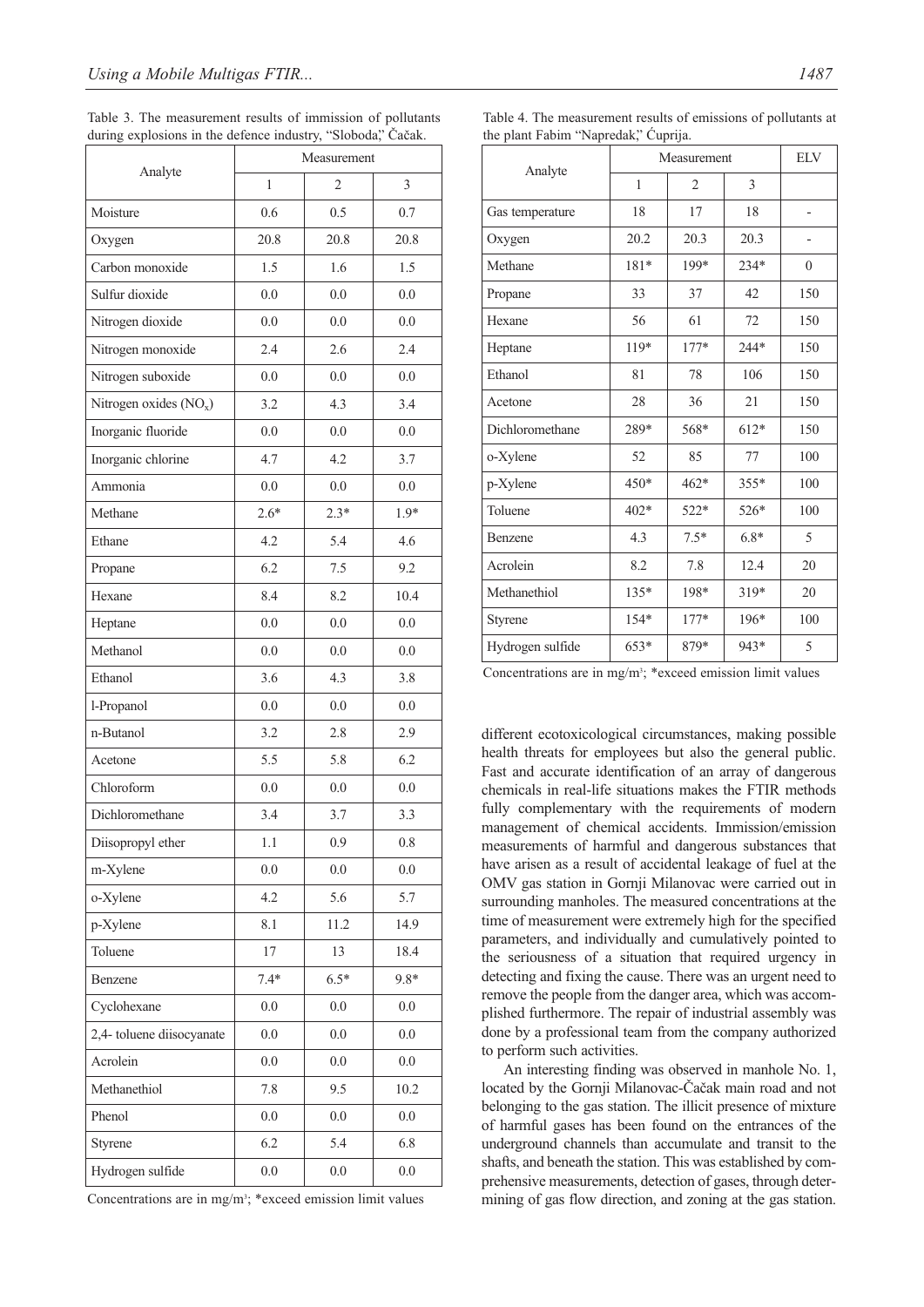Measurements showed that the gases do not come as a result of various activities at the gas station, but it still makes the situation very dangerous and urgent in order to point out the origin of gas moving through underground channels. Additional measurements are needed, which would be carried out in the facilities that surround the gas station.

Monitoring air quality during the landfill fire at specified locations in the metropolitan area showed high values of pollutants in short intervals of time (several minutes), all above the MPC. These values occurred as a result of changes in wind speed and direction. The increased values of pollutants due to the short exposure cannot affect the health of the population. FTIR-based measurement allowed zoning of the threat to the populated part of the city as well as to determine the danger zone for employees in the industrial area in relation to the meteorological conditions and, in particular, the wind rose. The most vulnerable were the participants in firefighting and the cable factory workers who were 50 m from the fire, because the wind blew the smoke from the landfill fire toward their facilities. Because of multiply increased values of pollutants, particularly of benzene and its homologues (30 mg/m3 benzene, and the maximum permissible inhalation of 5 mg/m<sup>3</sup> in 15 minutes in this way was 6 times higher), workers were sent away from their workplaces until the fire was fully extinguished. Participants in firefighting were equipped with masks and oxygen cylinders. A checkpoint with zero pollution was used as a comparison with other potential sources of pollution.

Measurements of harmful and dangerous substances that have arisen as a result of an accident occurred in the Sloboda Čačak defense industry facilities, performed at the time of the accident and in the period of calming down of explosions, showing that pollutants did not lead to damaging the environment, life, and health of the population. Very harmful emissions were limited in duration. Concentrations of xylene, toluene, and benzene were elevated but could not threaten the local population, given the length of exposure. We were unable to assess negative impact on the health of the employees due to the nature of the facility. But we assume that employees are adequately trained and equipped to work in an industry with a high risk of accidents.

Comparing the measured values of pollutants with emission limit values [22, 23], it can be concluded that at the time of measurement at the air condenser emitter – Fabim "Napredak" d.o.o. Ćuprija, ELV for these pollutants greatly exceeded. In particular, very high concentrations of hydrogen sulfide, mercaptans, and then a group of hydrocarbons: benzene, toluene, xylene, and styrene were notified. Environmental impact is the other part to be evaluated on the basis of other parameters specified in the feasibility study of the company and other relevant study documents such as licenses which permit work, etc. Comparing such requirements with the results of measurements performed by FTIR gas analyzer could immediately allow appropriate corrective measures.

A large number of detected hazards in all four accidents reasonably question their cumulative toxicity. However, the assessment of joint effects of harmful substances on biological organisms is not easy and in fact there is not a single method that may be suitable to use in all circumstances [28]. This especially stands for accidental situations where, apart from rapid identification, fast categorization of hazards is required, i.e. aerosols in these examples. With some classification systems that could be applied to a mixture of chemicals by analogy inferred to the situation above, there are some inconsistencies, such as accumulation of toxicity of substances with different states of aggregation and, consequently, different units of measurement that basically categorize such toxicity [29, 30]. Therefore, more accurate evaluation of cumulative toxicity of aerosols raised after accidents described in our study requires further investigation.

#### **Conclusions**

Based on the results shown in these examples it can be concluded that using a mobile FTIR gas analyzer is very enforceable in ecological accident situations, especially in fires and chemical accidents, and for explosions with fire, accidental system failure during treatment of emission gases in high-risk industries and in failures of installations gas station. The other devices are also used for continuous monitoring of air pollution. With the results of our measurements we have shown how applicable and useful portable FTIR gas analyzers are in environmental accidents with its ability to quickly identify and quantify a large number of gases, especially those that are highly toxic and can endanger residents and employees. It is important to add that it can be used in many other accident situations, such as breakdowns while transporting toxic and gaseous substances either by road or rail or on other occasions. The most important is that in a short period of time zoning of hazardous concentrations can be made around an accident site, which allows application of appropriate measures. Regarding the fact that an FTIR analyzer can store all IR spectra, and they are preserved forever, the post-analysis can be done on the spectrum in order to determine the known and unknown components that have gone through it.

#### **References**

- 1. RODRIGUEZ-SAONA L.E., ALLENDORF M.E. Use of FTIR for rapid authentication and detection of adulteration of food. Annu. Rev. Food Sci. Technol. **2**, 467, **2011**.
- 2. TREVISAN J., ANGELOV P.P., CARMICHAEL P.L., SCOTT A.D., MARTIN F.L. Extracting biological information with computational analysis of Fourier-transform infrared (FTIR) biospectroscopy datasets: current practices to future perspectives. Analyst **137**, (14), 3202, **2012**.
- 3. JUNG C. Fourier transform infrared spectroscopy as a tool to study structural properties of cytochromes P450 (CYPs). Anal. Bioanal. Chem. **392**, (6), 1031, **2008**.
- 4. QUARONI L., ZLATEVA T. Infrared spectromicroscopy of biochemistry in functional single cells. Analyst **136**, (16), 3219, **2011**.
- 5. CAINE S., HERAUD P., TOBIN M.J., MCNAUGHTON D., BERNARD C.C. The application of Fourier transform infrared microspectroscopy for the study of diseased central nervous system tissue. Neuroimage **59**, (4), 3624, **2012**.